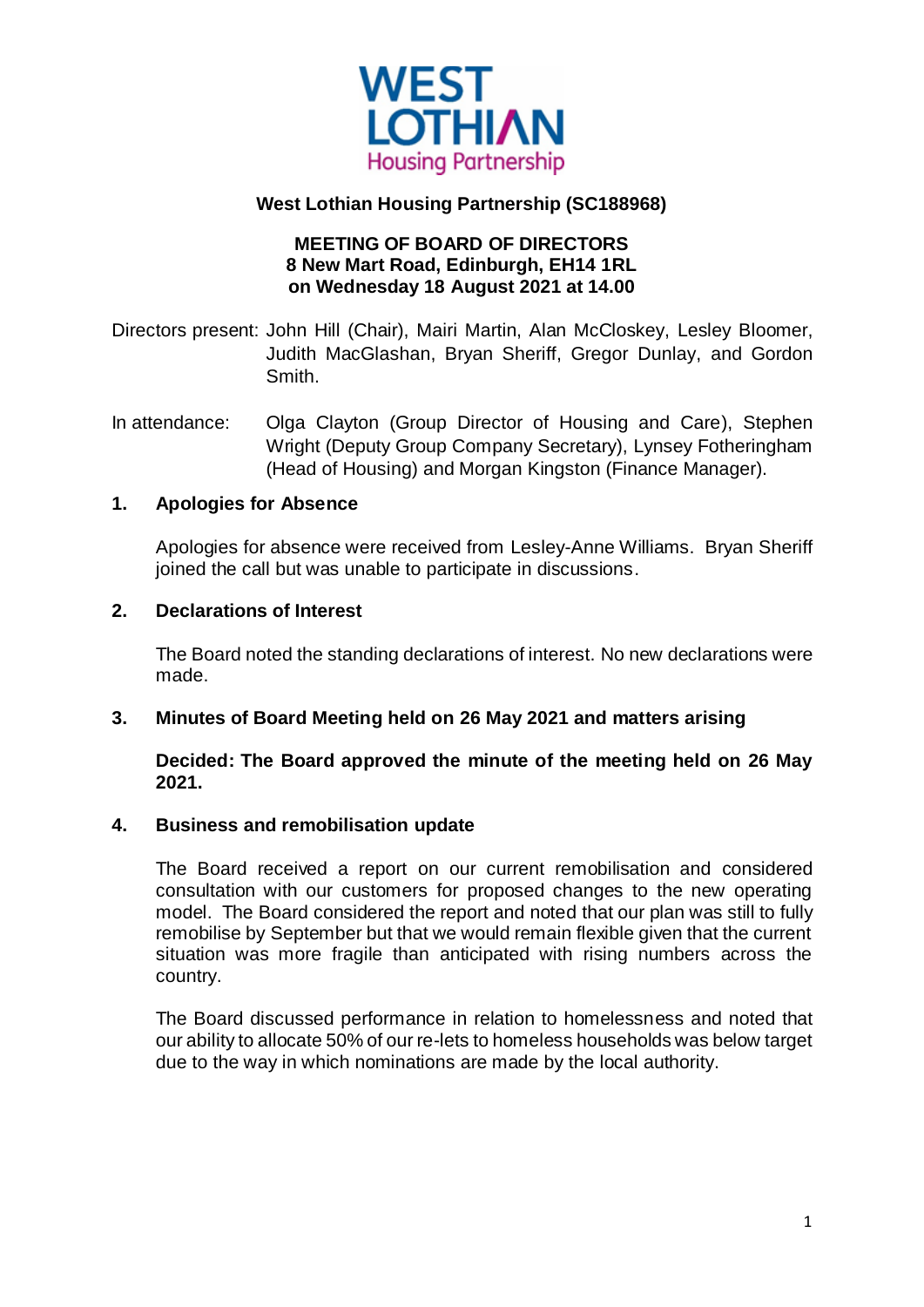The Board discussed the consultation on our new operating model and proposed community facilities which would be available for customers. The Board asked that we consider how this can be more tailored to the local area, such as removing reference to New Mart Road as the local Centre of Excellence. The Board also considered and noted the use of "tenant" and "customer" in the consultation document.

## **Decided: The Board**

- **1) Noted the progress made towards fully remobilising services across the business; and**
- **2) Approved consultation with our customers for the new blended operating model.**

## **5. Anti-Social Behaviour Framework 2021-2026**

The Board received a report seeking adoption of the new Group Anti-Social Behaviour Framework, which supports our ambition in *Your Home, Your*  **Community, Your Future** to create calm and peaceful communities where people are proud to live.

The Board was informed that the instances of anti-social behaviour in our areas of operation were relatively low, but that we did have a small number of cases and were able to draw on the support from the Community Improvement Partnership to tackle this. The Board noted that online and cyber bullying may start to become more prevalent therefore we should consider how we might respond to this and support customers where appropriate.

**Decided: The Board noted the adoption of the Group Anti-Social Behaviour Framework.**

### **6. Stronger Voices, Stronger Communities - an update on our engagement activity**

The Board received a report on the implementation of our engagement framework *Your Home, Your Community, Your Future* which will help us to transform our engagement approach and shift the balance of power towards customers.

The Board welcomed the report and our approach to engagement with customers which centres on four pillars: we listen; we consult and co-create; we give power; and we support. The Board welcomed in particular the neighbourhood walkabouts during which customers joined staff to walk around their neighbourhoods and identify areas of good practice and issues which they would like resolved.

The Board asked that future iterations of the engagement plan include a column highlighting the number of participants in each activity and the outcome. The Board also considered the need to ensure we budget for any ongoing costs associated with customer requests.

#### **Decided: The Board noted the programme of planned and completed engagement activity to date in 2021/22.**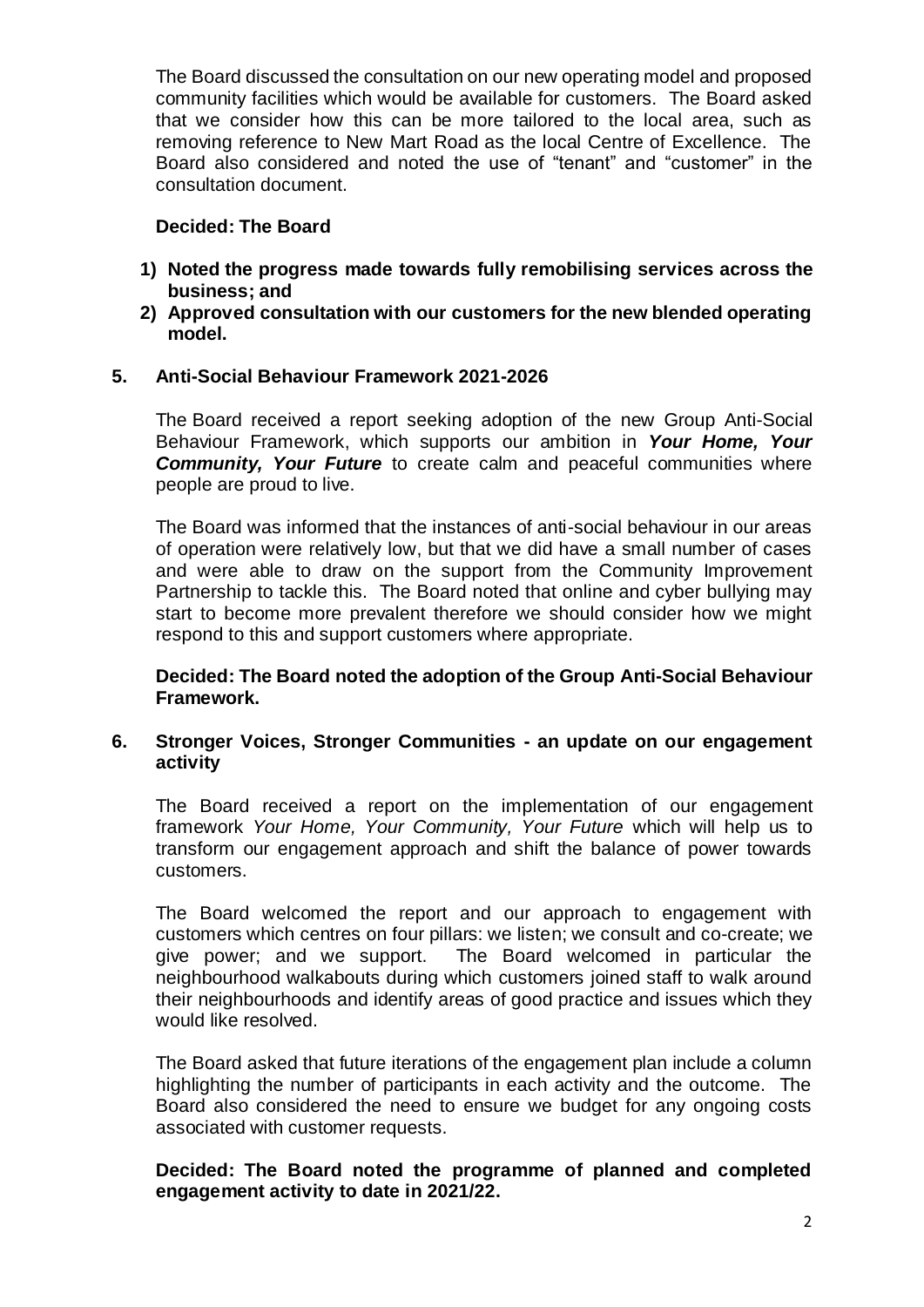## **7. a) Financial statements for the year to 31 March 2021**

The Board were provided with an overview of the WLHP Board 2020/21 audited financial statements. The Board scrutinised the financial statements and noted that these had also been reviewed by the Group Audit Committee and that our external auditors had provided an unqualified audit opinion. It was noted that there were no specific recommendations arising for us, but that a copy of the external audit report would be available for Board members should they wish to review this.

In approving the financial statements, the Board considered: property valuation movements; gain on business combination following the transfer from Barony; pension valuation adjustments; depreciation and disposal adjustments; and the change in allocation of the senior management re-charge. The Board also requested that the Group Director of Finance or Director of Financial Reporting attend for this item in future years.

### **Decided: The Board**

- 1) **Approved the 2020/21 financial statements;**
- 2) **Confirmed the preparation of the financial statements using the going concern basis;**
- 3) **Delegated authority to the Chair and Group Director of Finance to approve any non-material changes to the accounts; and**
- 4) **Approved the letter of representation from the auditors, and noted the related letter of comfort from the Chief Executive.**

### **b) Internal Audit Annual Report and Opinion 2020/21**

The Board received a report detailing the Internal Audit Annual Report and Opinion for the year, together with the results of the assurance work completed in quarter 4 and the rolling 3-month internal audit plan.

The Board considered the report and was assured that there were no material or significant concerns for WLHP. The Board welcomed the substantial level of assurance that there was a sound system of internal control, designed to support achievement of relevant organisational objectives. The Board noted that there had been some weaknesses in the design and or consistent application of the controls but that management had agreed to the improvements and the progress of implementing these additional controls would be reported to the Group Audit **Committee.** 

## **Decided: The Board noted the report.**

### **8. Finance report**

The Board received an update on the financial results for the period to 30 June 2021, including the full year forecast outturn for 2021/22. The Board also received an update on the SHAPS pension valuation at 30 September 2020.

The Board reviewed the management accounts for the period and considered performance against budget.